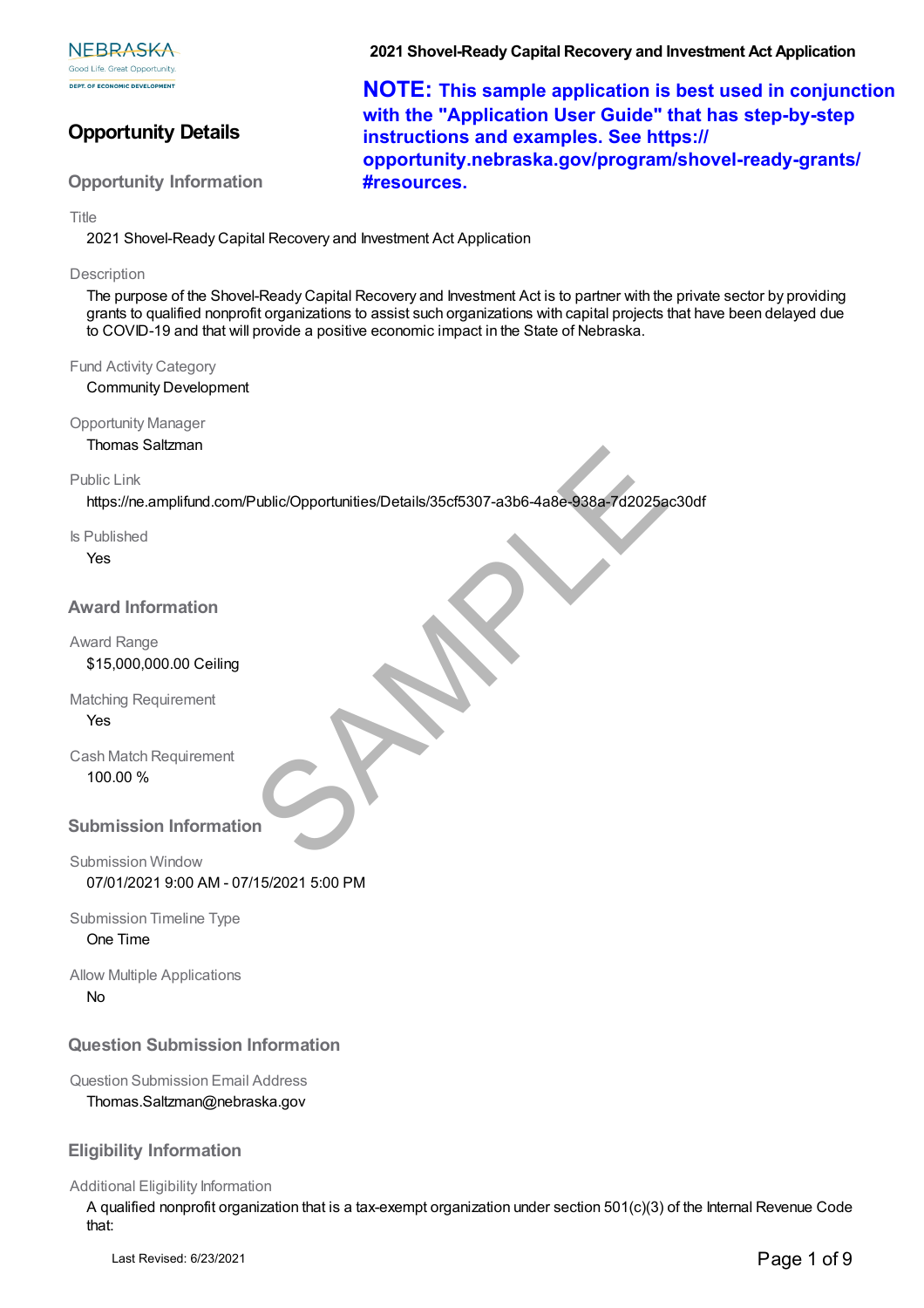(a) Is related to arts, culture, or the humanities, including any organization formed for the purpose of developing and promoting the work of artists and the humanities in various visual and performing forms, such as film, sculpture, dance, painting, horticulture, multimedia, poetry, photography, performing arts, zoology or botany; or

(b) Operates a sports complex

AND

The qualified nonprofit organization must also have a capital project that was delayed due to COVID-19 and provides a positive economic impact in the state of Nebraska.

**Additional Information**

Additional Information URL

https://opportunity.nebraska.gov/program/shovel-ready-grants/

Additional Information URL Description

Resources:

General and Program specific user guides and videos can be found at https://opportunity.nebraska.gov/amplifund/.

Statewide Relay System:

Individuals, who are hearing and/or speech impaired and have a TTY, may contact the Department through the Statewide Relay System by calling (800) 833-7352 (TTY) or (800) 833-0920 (voice).

The relay operator should be asked to call DED at (800) 426-6505 or (402) 471-3111.

enris and Program specific user guides and videos can be found at https://opportunity.net<br>wide Relay System:<br>d/dulals, who are hearing and/or speech impaired and have a TTY, may contact the Depe<br>wide Relay System by callin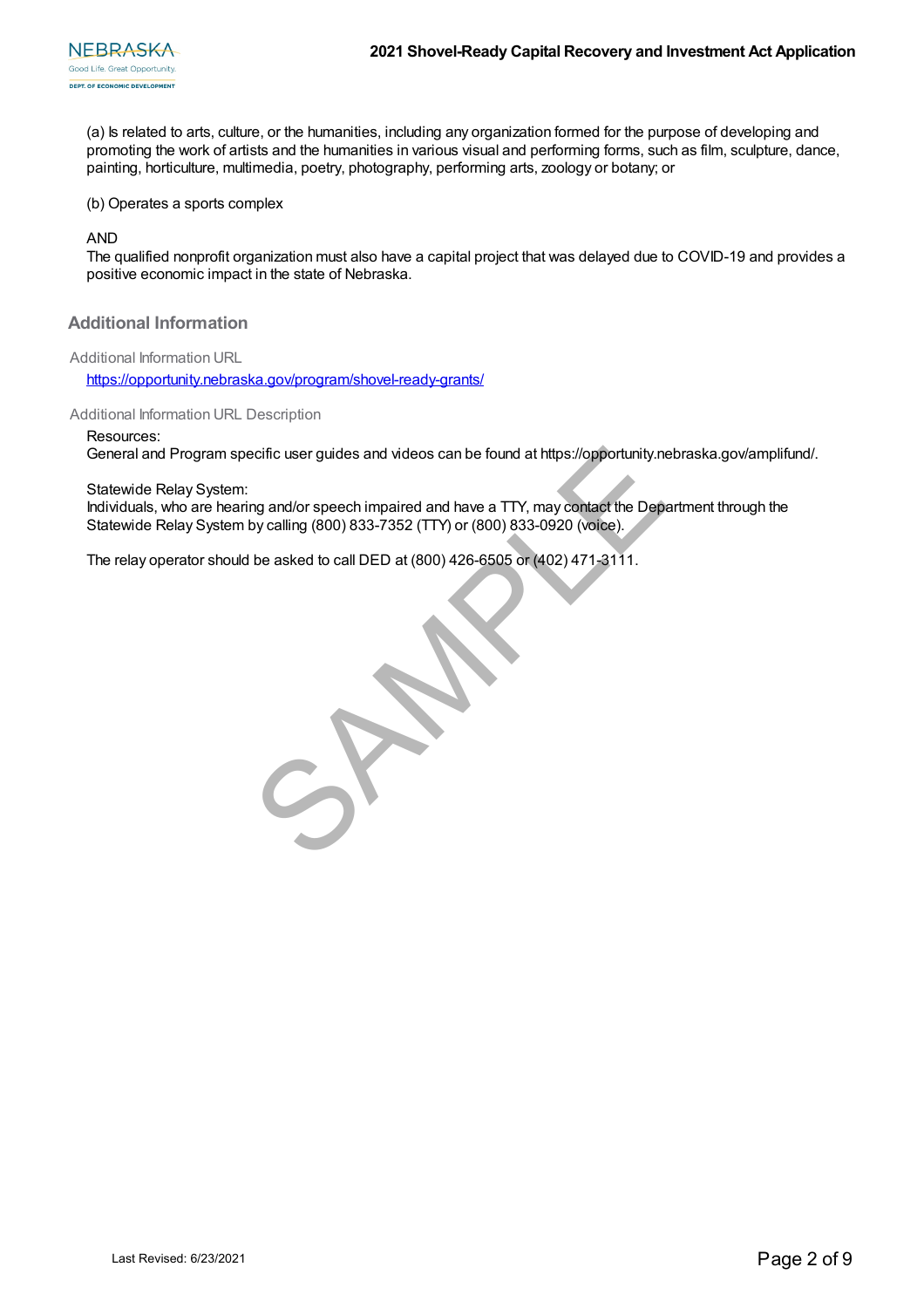**NEBRASKA** Good Life. Great Opportunity.

**DEPT. OF ECONOMIC DEVELOPMENT** *Beginning of Application*

# **Project Information**

# **Application Information**

Application Name

Award Requested

Cash Match Requirement \$0.00

Cash Match Contributions \$0.00

Total Award Budget \$0.00

# **Primary Contact Information SAMPLE**

Name

Email Address

Address

Phone Number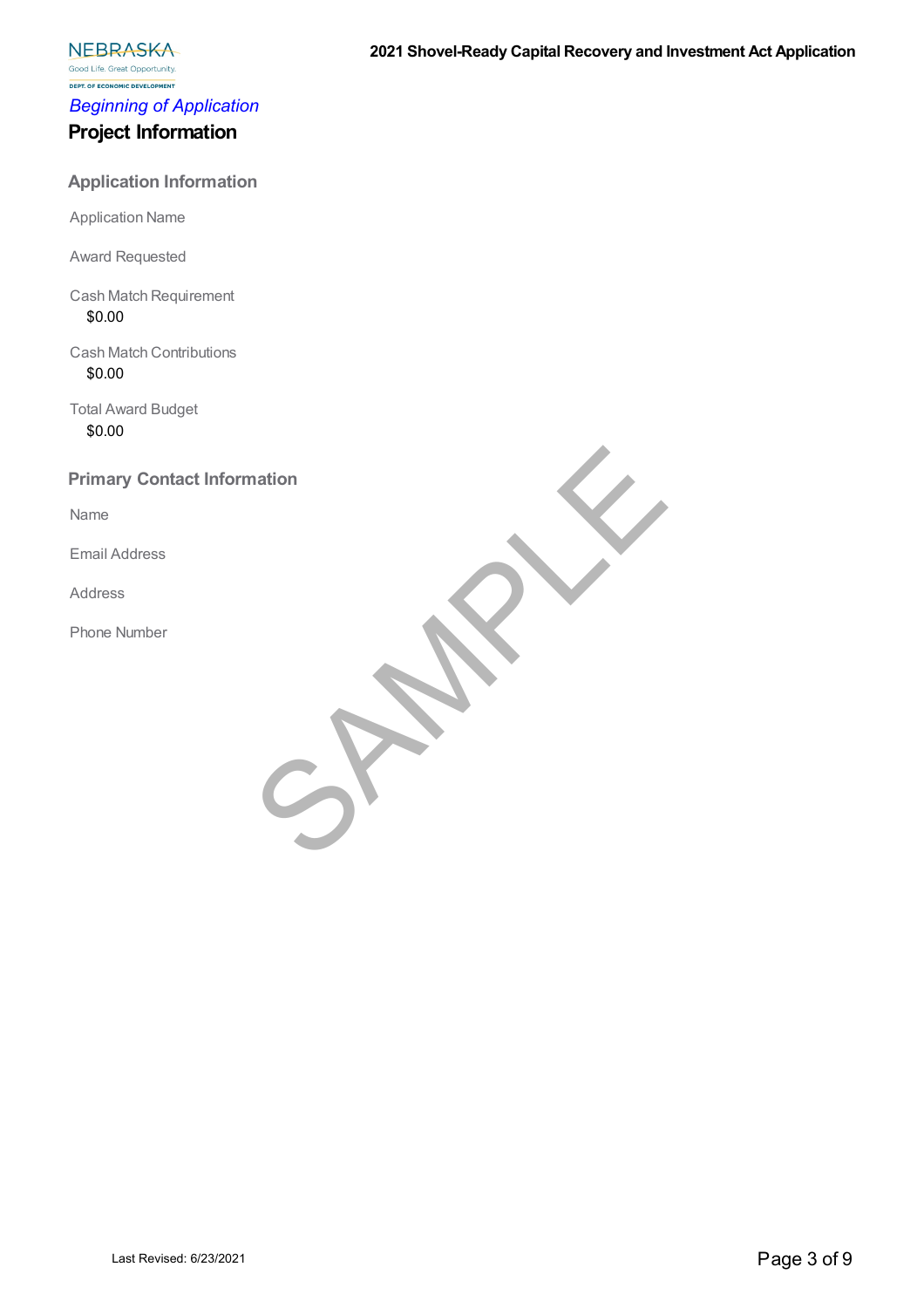# **Project Description**

**Shovel-Ready Application**

Primary Contact - Organization

**\_\_\_\_\_\_\_\_\_\_\_\_\_\_\_\_\_\_\_\_\_\_\_\_\_\_\_\_\_\_\_\_\_\_\_\_\_\_\_\_\_\_\_\_\_\_\_\_\_\_**

Primary Contact - Title

Primary Contact - Phone Number

#### **Applicant Information**

*\*The Applicant Primary Contact Information is on the previous page, Project Information section.*

| Name of Applicant Organization                                                                                                                                                                                                                                                                                                                                                                                 |
|----------------------------------------------------------------------------------------------------------------------------------------------------------------------------------------------------------------------------------------------------------------------------------------------------------------------------------------------------------------------------------------------------------------|
| Applicant - Phone Number (0000000000)                                                                                                                                                                                                                                                                                                                                                                          |
| Applicant - Extension                                                                                                                                                                                                                                                                                                                                                                                          |
| Applicant - Address Line 1                                                                                                                                                                                                                                                                                                                                                                                     |
| Applicant - Address Line 2                                                                                                                                                                                                                                                                                                                                                                                     |
| Applicant - City                                                                                                                                                                                                                                                                                                                                                                                               |
| Applicant - State                                                                                                                                                                                                                                                                                                                                                                                              |
| Select an item                                                                                                                                                                                                                                                                                                                                                                                                 |
| Applicant - Postal Code                                                                                                                                                                                                                                                                                                                                                                                        |
| Employer Identification Number (EIN) (000000000)                                                                                                                                                                                                                                                                                                                                                               |
|                                                                                                                                                                                                                                                                                                                                                                                                                |
|                                                                                                                                                                                                                                                                                                                                                                                                                |
| <b>Applicant Eligibility Thresholds</b>                                                                                                                                                                                                                                                                                                                                                                        |
| Applicant is a tax-exempt organization under section $501(c)(3)$ of the Internal Revenue Code<br>$\bigcirc$ Yes<br>$\bigcirc$ No                                                                                                                                                                                                                                                                               |
| UPLOAD: Provide a copy of the Applicant's IRS Determination Letter                                                                                                                                                                                                                                                                                                                                             |
|                                                                                                                                                                                                                                                                                                                                                                                                                |
| Applicant is an organization:<br>○ Related to arts, culture, the humanities, or an organization formed for the purpose of devel<br>of artists and the humanities.<br>$\bigcirc$ That operates a sports complex.<br>O That is not related to arts, culture, the humanities, or an organization formed for the purpos<br>promoting the work of artists and the humanities AND does not operate a sports complex. |
| Last Revised: 6/23/2021                                                                                                                                                                                                                                                                                                                                                                                        |

#### Applicant Eligibility Thresholds

Related to arts, culture, the humanities, or an organization formed for the purpose of developing or promoting the work of artists and the humanities.

That is not related to arts, culture, the humanities, or an organization formed for the purpose of developing or promoting the work of artists and the humanities AND does not operate a sports complex.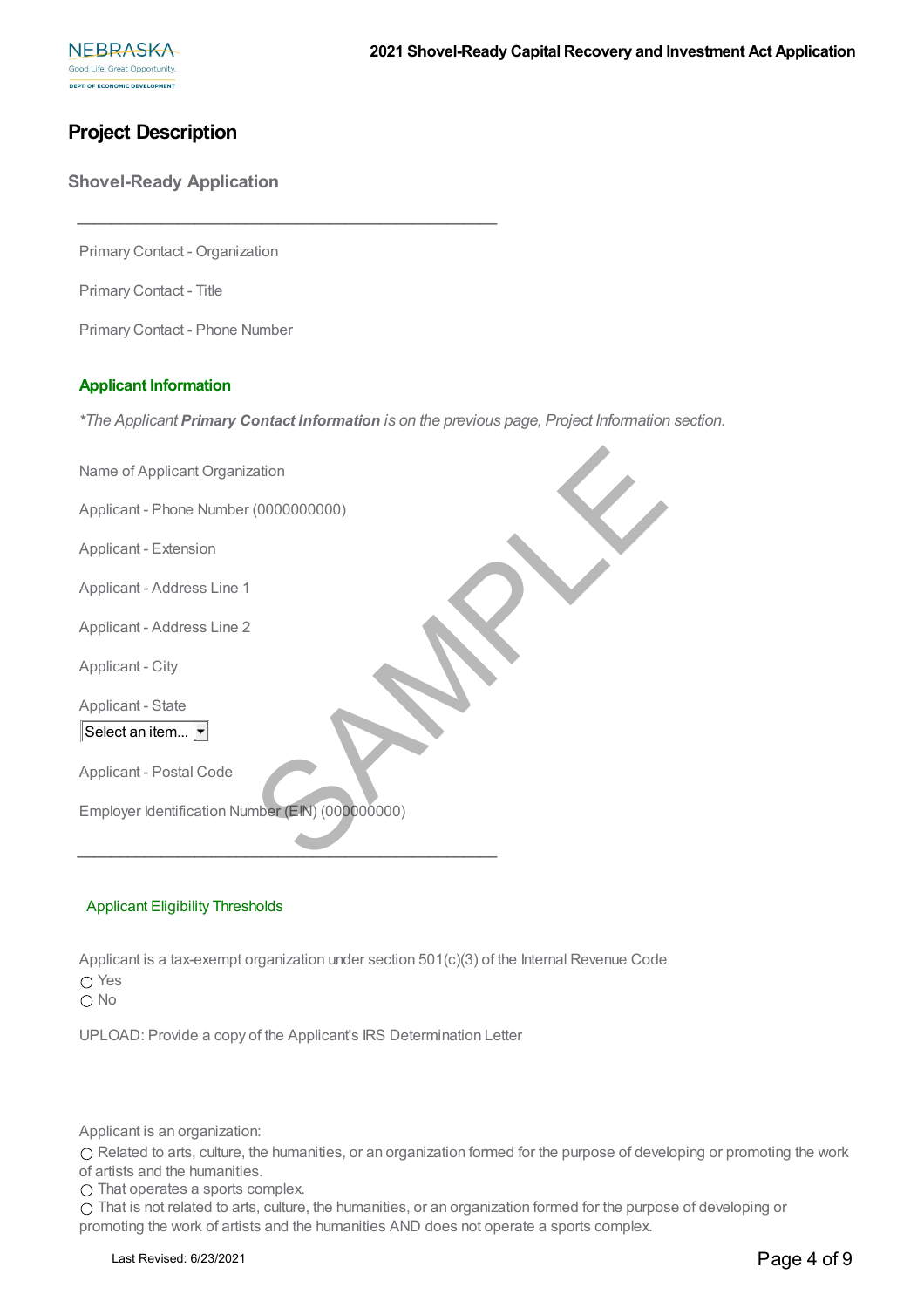Please select your Activity Code or NTEE Core Code *\*Will answer only if you are an arts, culture, or humanities organization*

Select an item...

Please identify your Activity Code or NTEE Code and explain why you believe you qualify *\*Will answer only if you choose 'Other' on Activity Code or NTEE Core Code*

 $\blacktriangledown$ 

UPLOAD: a copy of organization's Articles of Incorporation or By-Laws which demonstrate the purpose of the organization.

Does the qualified nonprofit own the facilities or National Historic Landmark to be built, expanded, developed, or restored by its Capital Project?

○ Yes

No - I have my documentation (such as agreement, lease, etc.) demonstrating the organization's legal entitlement to possession and/or control of the property.

No - I do not have my documentation (such as agreement, lease, etc.) demonstrating the organization's legal entitlement to possession and/or control of the property. I will email it to Thomas. Saltzman@nebraska.gov by 5 PM CT on July 15, 2021.

UPLOAD: Please provide a document such as agreement, lease, etc., demonstrating the organization's legal entitlement to possession and/or control of the property. *\*Will answer only if you chose "No - I have my documentation..."* and/or control of the property. I will email it to Thomas. Saltzman@r<br>a document such as agreement, lease, etc., demonstrating the ord of the property. "Will answer only if you chose "No - I have my or<br>igect delayed due to

Applicant had a capital project delayed due to Covid-19

○ Yes

O No

Private funding for the capital project:

 $\bigcap$  Has been secured.

Will be secured through a written pledge or payment by December 31, 2021.

**\_\_\_\_\_\_\_\_\_\_\_\_\_\_\_\_\_\_\_\_\_\_\_\_\_\_\_\_\_\_\_\_\_\_\_\_\_\_\_\_\_\_\_\_\_\_\_\_\_\_**

Will Applicant begin or resume construction on the capital project by June 30, 2022?

○ Yes

O No

#### Project Information

Name of Facility or Project (Project Name)

Is your capital project located in Nebraska?

∩ Yes

○ No

In which county or counties is your Shovel-Ready capital project located? (Hold down Ctrl (Windows) or cmd (Mac) button to select multiple items.) *\*Will answer only if you chose that your project is located in Nebraska.*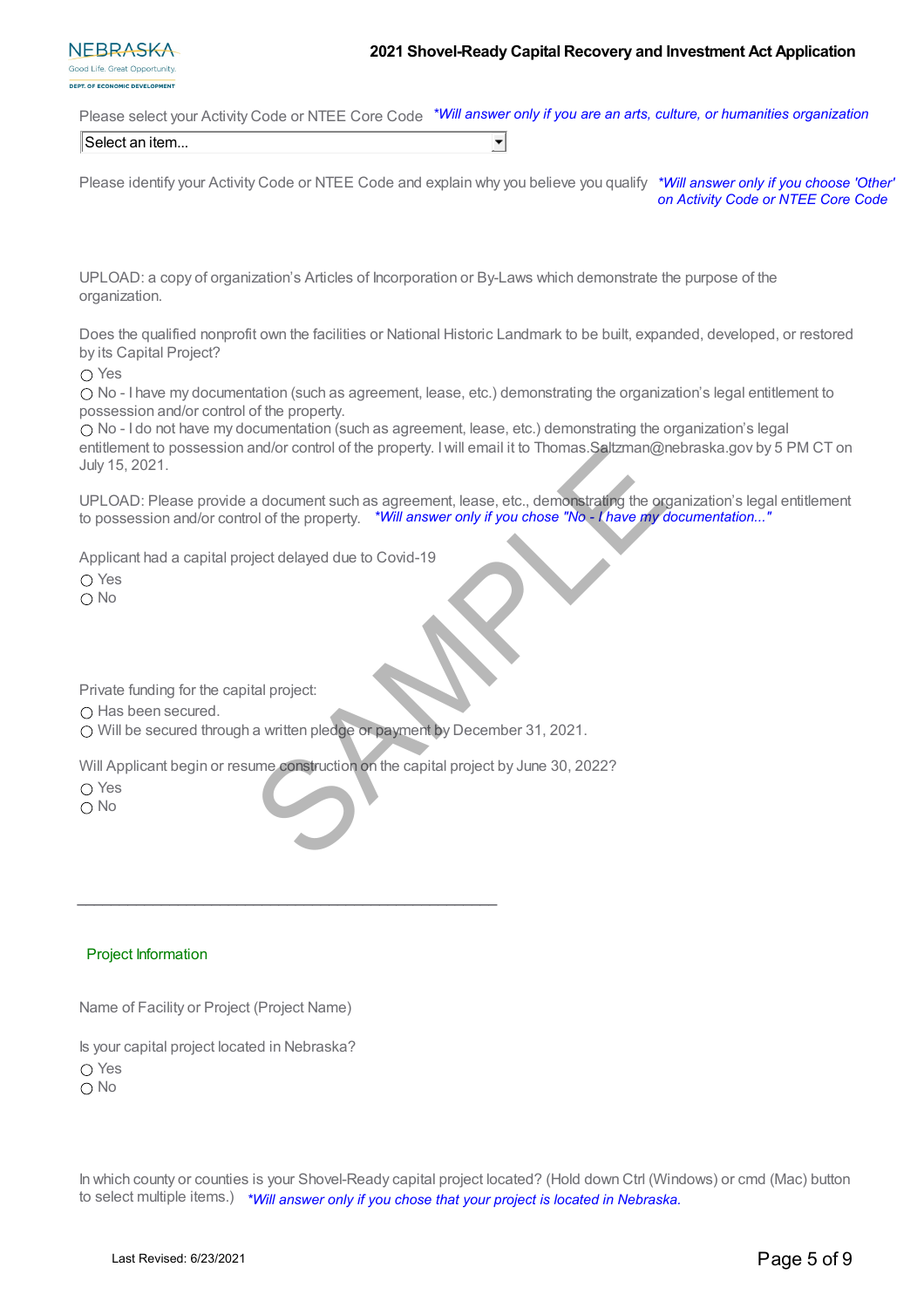

## **Capital Project Description: Provide a summary of the capital project. In the description of your Capital Project, please include:**

- A description of the facility or facilities your organization plans to build, expand, or develop as part of the project;
- The location of the facility or facilities. If a street address is not currently available, provide a general description of the location;
- A description of how the facility or facilities will economically benefit your organization and the State of Nebraska;
- The project costs that grant funds will cover.

#### *Character limit: 1,850 (about 2 paragraphs)*

#### **Sample Capital Project Description:**

ABC is a non-profit dedicated to promoting the arts for children. On January 1, 2020, ABC launched a capital campaign to build a state of the art theater to promote the performing arts. The theater will be a 20,000 sq ft facility that will have a stage, orchestra pit, stadium seating, and classrooms. Currently ABC owns property on 123 Main Street, in Omaha, Nebraska, where the theater will be located. The theater is advantageous for several reasons. 1) It is a facility that can be used to host educational classes and seminars. 2) It will generate revenue through ticket sales and facility rentals. 3) It will help the State of Nebraska because it will generate tourism dollars.This grant will cover the cost of construction for the theatre.

Capital Project Description:

#### Timeline and Delay Narrative

#### **Provide a summary of the project timeline, including how/when it was delayed due to COVID-19.**

*Character limit: 1,850 (about 2 paragraphs)*

#### **Sample Timeline and Delay Narrative:**

As of March 20, 2020, ABC had raised 40% of the funds to complete the project. Fundraising slowed significantly due to Covid-19. ABC cancelled classes for the 2020 year and was not able to raise any revenue through classes. Additionally ABC was not able to host any planned fundraising events in person because of pandemic related restrictions. Those funders who had committed money also lowered their prior contribution amounts. External constrained the State of Nebraska because it will generate tourish<br>
Last Revised: Solid Depth State of Nebraska because it will generate tourish<br>
the cost of construction for the theatre.<br>
Ellian and Delay Narrati

Timeline and Delay Narrative

Estimated cost of capital project \$0.00

Choose the appropriate level associated with the estimated cost of your capital project:

 $\bigcirc$  Less than \$5,000,000

 $\bigcap$  \$5,000,000 to less than \$25,000,000

 $\bigcirc$  \$25,000,000 to less than \$50,000,000

 $\bigcirc$  \$50,000,000 or more

In whole or in part, have matching funds been secured?

Yes No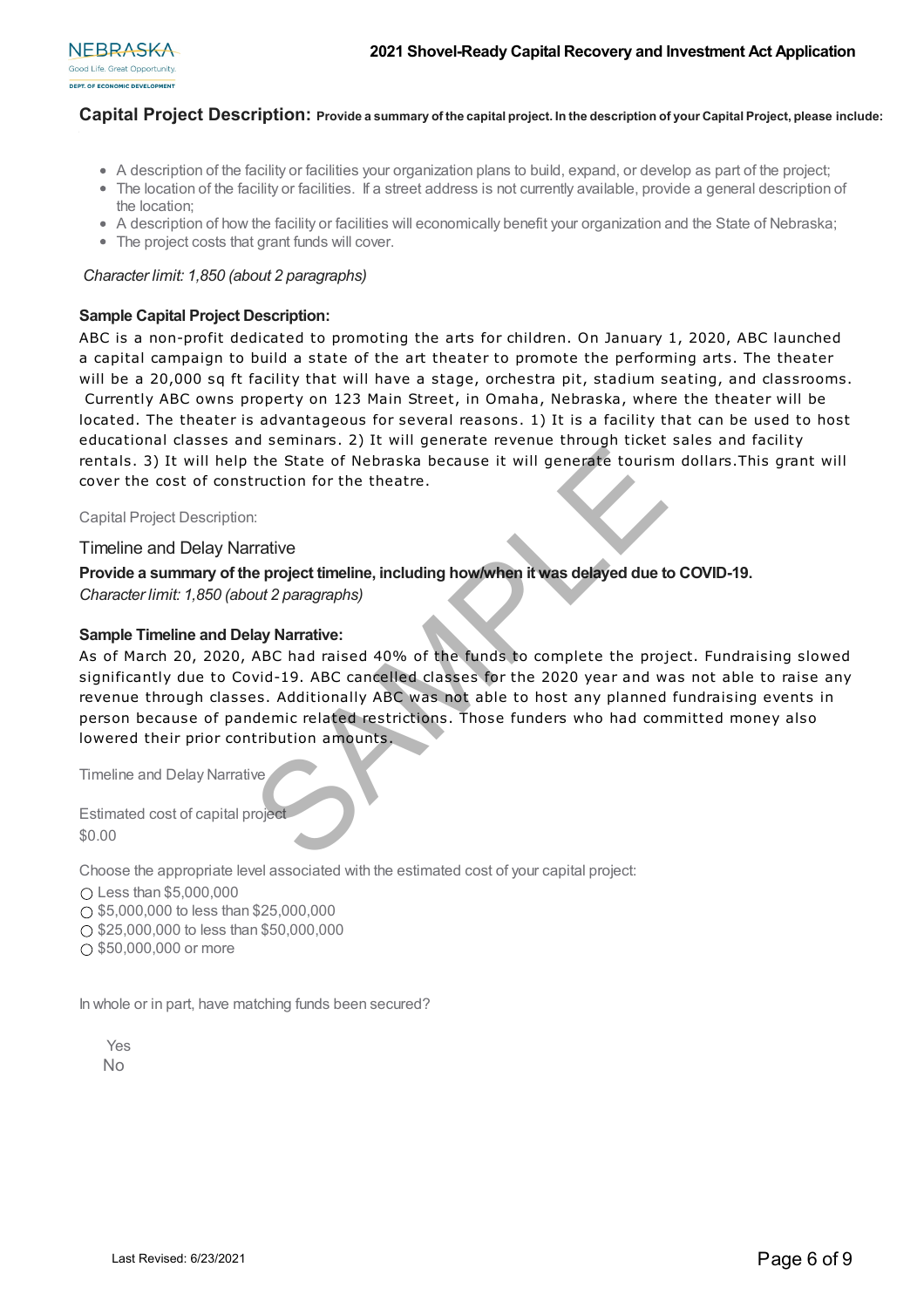

Amount of secured private funding from payments for the capital project \$0.00

Amount of secured private funding from pledges for the capital project \$0.00

Amount of unsecured private funding for the capital project \$0.00

#### **Instructions for Match Documenation:**

Please download and complete the Match Ledger from https://opportunity.nebraska.gov/program/shovel-ready-grants/. You will upload it in the field below.

UPLOAD: Match Ledger

Date Capital Project was delayed due to Covid-19.

Date Capital Project resumed OR is expected to begin or resume. (Must be before 06/30/2022) Ielayed due to Covid-19.<br>
Indeed OR is expected to begin or resume. (Must be before 06/30/20<br>
Indifferent Information is on the previous page, Project Information<br>
In different from the Applicant organization?<br>
Intervent o

#### **Preparer Information**

*\*The Applicant Primary Contact Information is on the previous page, Project Information section.*

Is the Preparer organization different from the Applicant organization?

**\_\_\_\_\_\_\_\_\_\_\_\_\_\_\_\_\_\_\_\_\_\_\_\_\_\_\_\_\_\_\_\_\_\_\_\_\_\_\_\_\_\_\_\_\_\_\_\_\_\_**

 $\bigcap$  Yes O No

Preparer Type *\*Will only answer if Preparer organization is different from Applicant*

O Out State Consultant

 $\bigcap$  In State Consultant

O Nonprofit Organization

O Economic Development District

 $\bigcirc$  Other

Preparer Type: please specify... *\*Will only answer if "Other" is chose as Preparer Type*

# **Applicant Preparer Information**

Application Preparer - Organization Name

Application Preparer - First Name

Application Preparer - Last Name

Application Preparer - Title

Application Preparer - Email Address

Application Preparer - Phone Number (0000000000)

Application Preparer - Extension

Last Revised: 6/23/2021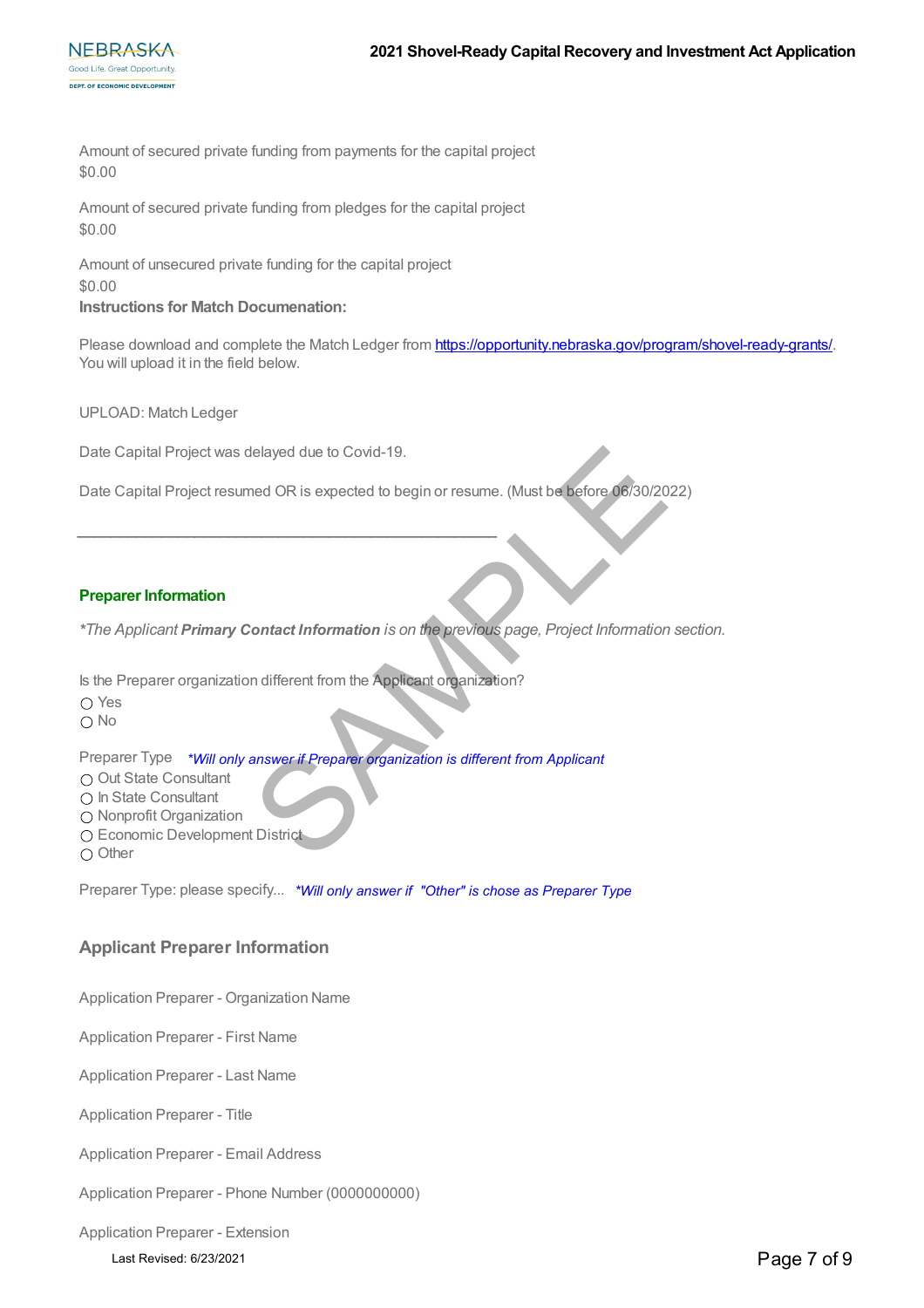Good Life, Great Opportunity **DEBT OF ECONOMIC DEVELOPMENT** 

**NEBRASKA** 

Application Preparer - Address Line 1

Application Preparer - Address Line 2

Application Preparer - City

Application Preparer - State

Select an item...  $\blacktriangleright$ 

Application Preparer - Postal Code

#### **Award Information**

**If your application is approved, who will be the main contact to manage the Post-Award process? This main contact is referred to as the Recipient Grant Manager.**

Recipient Grant Manager - First Name

Recipient Grant Manager - Last Name

Recipient Grant Manager - Email Address

Recipient Grant Manager - Phone Number (0000000000)

**\_\_\_\_\_\_\_\_\_\_\_\_\_\_\_\_\_\_\_\_\_\_\_\_\_\_\_\_\_\_\_\_\_\_\_\_\_\_\_\_\_\_\_\_\_\_\_\_\_\_**

Recipient Grant Manager - Extension

Does this Recipient Grant Manager, who will be managing the award, work at the Applicant organization? ○ Yes The Recipient Grant Manager.<br>
First Name<br>
Email Address<br>
Phone Number (000000000000)<br>
Extension<br>
Manager, who will be managing the award, work at the Applicant of<br>
Organization Name<br>
TWill only answer if Recipient Grant Ma

 $\bigcap$  No

Recipient Grant Manager - Organization Name

**\_\_\_\_\_\_\_\_\_\_\_\_\_\_\_\_\_\_\_\_\_\_\_\_\_\_\_\_\_\_\_\_\_\_\_\_\_\_\_\_\_\_\_\_\_\_\_\_\_\_**

*\*Will only answer if Recipient Grant Manager does NOT work at the Applicant organization*

# **Local Contact**

**Contact must work for Applicant organization. The Local Contact will be responsible for adding additional users if the Applicant organziation does not have an AmpliFund Recipient account yet.**

Local Contact - First Name

Local Contact - Last Name

Local Contact - Email Address

#### Terms of Acceptance

To the best of my knowledge and belief, data and information in this application is true and correct, including any commitment of funds from private sources. The applicant will comply with all requirements in the Shovel-Ready Capital Recovery and Investment Act and any applicable requirements of the American Rescue Plan Act. I understand that DED will consider applications in the order in which they are received and that DED may approve application within the limits of available funding. By signing and submitting this form, I affirm that the governing body of the applicant has duly

Last Revised: 6/23/2021